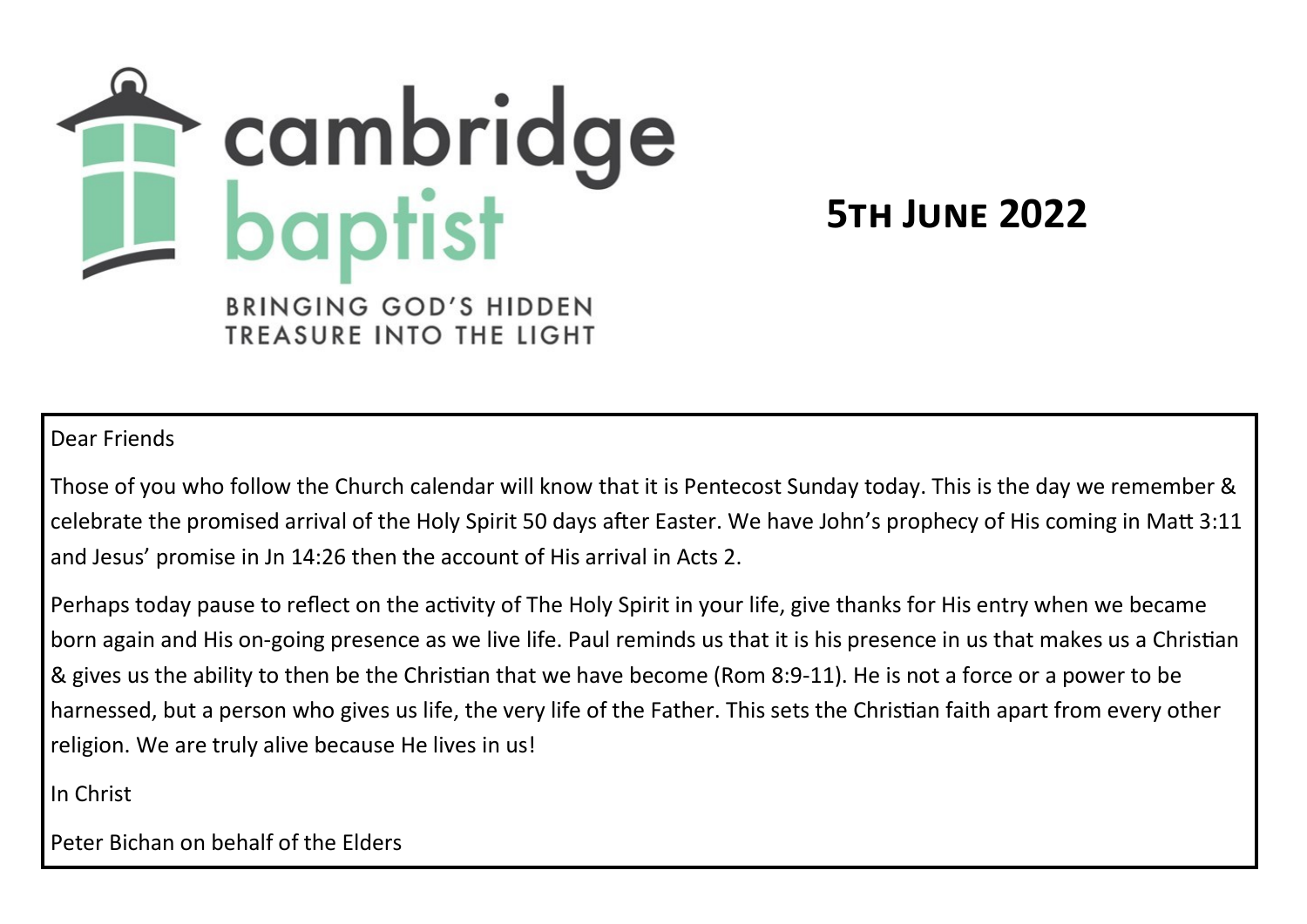# **New to Cambridge Baptist Church?**

If you are visiting for the first time, we say kia ora and a very warm WELCOME to you. As you worship with us we trust that you will feel at home, but more than that, to know the presence of God has touched your life through the worship and the Word. It is our intention to provide you with a loving environment, where people are encouraged in their journey of faith. Please join us for a cup of tea or coffee after the service.

#### **Office Hours: Monday to Friday 9 am to 1 pm**

**Tel: 827 6490 | Email: cambap@xtra.co.nz | Church Website: www.cambridgebaptist.co.nz Eldership Team: Peter Bichan, Ruth Martis, Peter Millais**

## **Bible Reading**

**John 1: 12 - 18**

### **Bible references**

**2 Peter 1:16-17 NIV** 16 For we did not follow cleverly devised stories when we told you about the coming of our Lord Jesus Christ in power, but we were eyewitnesses of his majesty. 17 He received honour and glory from God the Father when the voice came to him from the Majestic Glory, saying, "This is my Son, whom I love; with him I am well pleased."

**Mark 9:2-3 NIV** 2 After six days Jesus took Peter, James and John with him and led them up a high mountain, where they were all alone. There he was transfigured before them. 3 His clothes became dazzling white, whiter than anyone in the world could bleach them.

**Exodus 33:17-20 NIV** 17 And the LORD said to Moses, "I will do the very thing you have asked, because I am pleased with you and I know you by name." 18 Then Moses said, "Now show me your glory." 19 And the LORD said, "I will cause all my goodness to pass in front of you, and I will proclaim my name, the LORD, in your presence. I will have mercy on whom I will have mercy, and I will have compassion on whom I will have compassion. 20 But," he said, "you cannot see my face, for no one may see me and live."

**Exo 34:6-7 NIV** 6 And he passed in front of Moses, proclaiming, "The LORD, the LORD, the compassionate and gracious God, slow to anger, abounding in love and faithfulness, 7 maintaining love to thousands, and forgiving wickedness, rebellion and sin. Yet he does not leave the guilty unpunished; he punishes the children and their children for the sin of the parents to the third and fourth generation."

#### **For further study**

What do these statements in John 1:14 mean to you?

- The Word became flesh and made his dwelling among us.... full of grace and truth.
- What do you think Peter was thinking of when he said; ...we were eyewitnesses of his glory? 2 Peter 1:16.
- How can we as Believers show the glory of God? Galatians 5:22,23.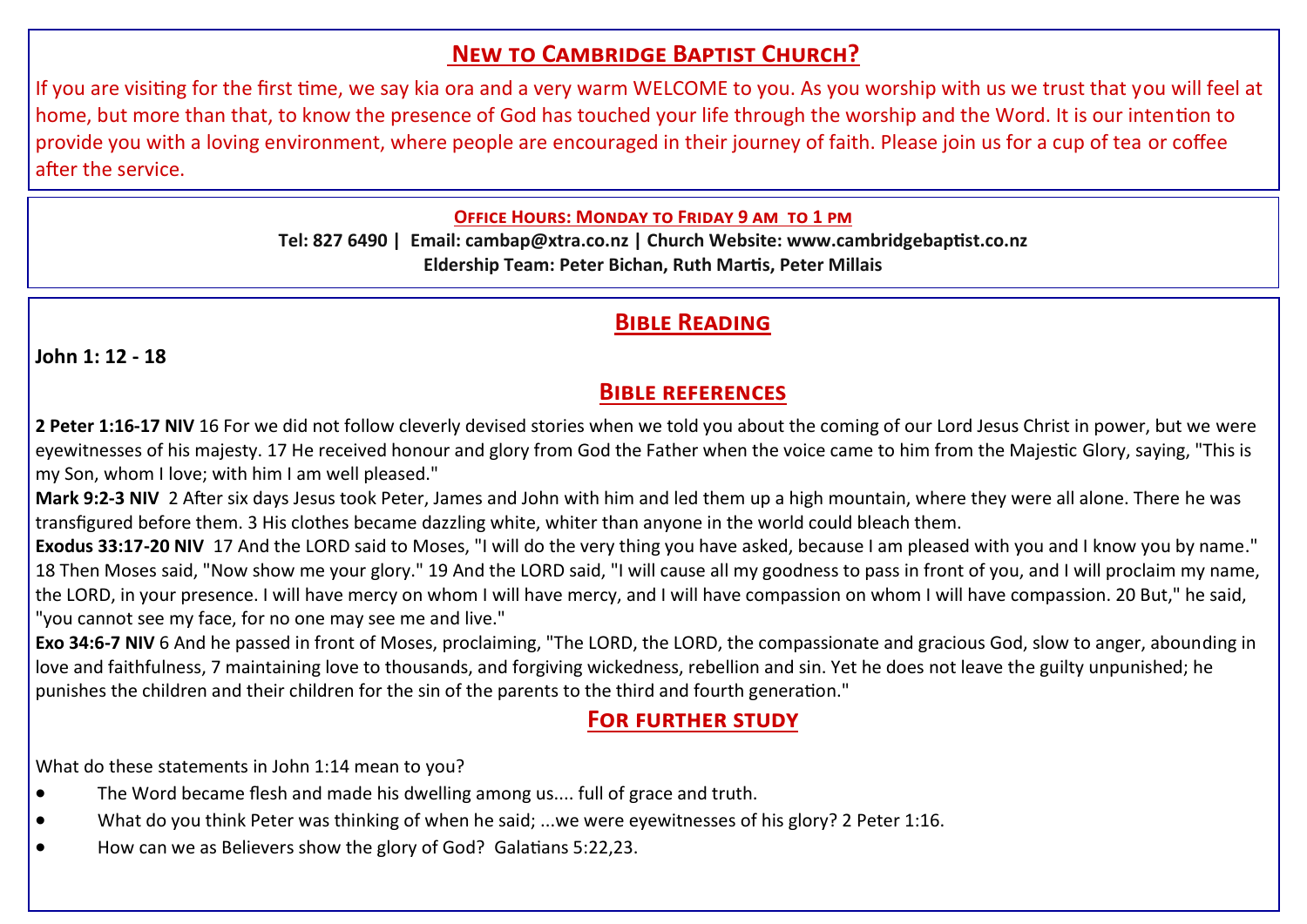#### **Newsletter**

**Tech Team** Great news, a tech team has been established after a productive meeting last weekend. This team will look at our IT and technical needs in our church. Clive Martis has been appointed to be the Tech Team ministry leader. Anyone else who is interested to join the team or who has spotted any tech needs, please email him on [clive.martis@gmail.com](mailto:clive.martis@gmail.com)

**ONLINE SERVICES** There will be no video recording of the services on 5<sup>th</sup> and 12<sup>th</sup> June. However, you will still be able to listen to the audio recording, which is uploaded soon after the end of the service.

WHY NOT CONSIDER JOINING A HOME GROUP? Fellowship, studying God's Word, care and prayer are part and parcel of each. An updated booklet with details of current Home Groups is available from the Office or from Ross Porter.

WOMEN'S HOMEGROUP, MEETING AT JUDY BROWNE'S HOME, ON THURSDAY MORNINGS, 10AM - an 8 session study on anxiety has just begun, but you are still most welcome to join. Find out what the Bible says about the subject! For more information, contact Judy 021 177 1772

**Pre-service prayer meeting** - please be encouraged to come to this meeting, every Sunday before the service, at 9am. Meet in the wee room off the side of the lounge.

**Ventilation in church** - with winter approaching and COVID in the community, a reminder that to minimise the risk of COVID transmission in church we will maintain cross-ventilation and the ceiling fans on low during services. So during cold weather do put on an extra layer and wear a hat if necessary!

**Video production help wanted** - if you have an interest in videography and the production of short films, this could be the opportunity for you to help bring the weekly Cambridge Baptist Sunday Service to those who are unable to attend in person. We try to produce a video each week, but where this is not possible an audio recording is always available on the church website. To produce videos on a regular basis, we need more people on the team. If you are interested in this ministry, please contact Clive on 021 884 323.

**Mini working bee** - with the departure of Mervyn and Mary from the church manse on 1st June, we will need to finish off the painting work that we started last December when MMM were here. The work will need to be done during the week commencing 6th June. If you are able to help even for a day or two, it would be a real blessing. Please contact John Langhorn on 827 4497 or e-mail: jandtlanghorn@gmail.com

**OAC Ministries** (formerly Open Air Campaigners) are looking for people who would be interested in becoming community Chaplains. There is an online video giving details. The office can forward the link to you. If you are interested, they are running a training day on June 11<sup>th,</sup> please contact Peter Bichan through the Church office.

**Tithing** - the bank account number, for those who would like to pay online is: 02 0300 0014711 00. Please make sure to include your tithing number in the reference column. If you don't have a tithing number, please contact the church office.